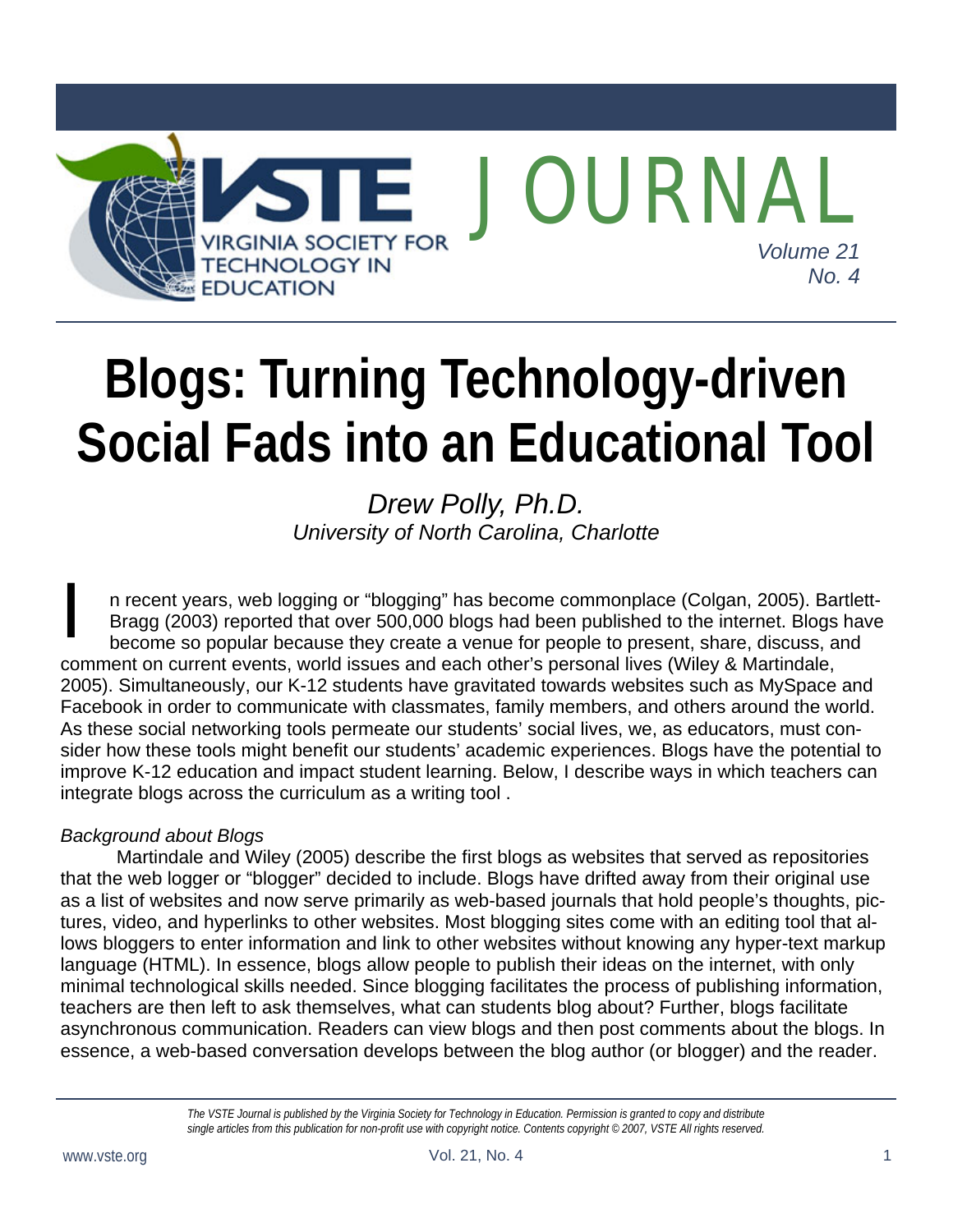

# **Improving Student Learning by Writing (or blogging) across the Curriculum**

 Research indicates that students who complete higher-order tasks, such as evaluating, synthesizing, and applying information tend to have a deeper understanding of the content that they are working with, which in turn has led to an increase in student learning on student achievement tests (Bransford, Brown, & Cocking, 2000; Schacter, 1999). For over two decades, educational leaders have advocated writing across the curriculum as a means to improve students' literacy skills and develop a deeper understanding of various content areas (Bruce & Davidson, 1996).

 Blogs can facilitate writing across the curriculum by giving students a method to publish their compositions, reflections, and opinions about content that they are learning in school. Students can write about various topics and share their work with an audience that consists of classmates, teachers, family members or others around the world. In addition to serving as a writing tool, using blogs to write across the curriculum increases the authenticity of the writing process, which raises student motivation and improves student learning (Bransford et al., 1990; Bransford, Brown, & Cocking, 2002). Below I provide examples of how students can use blogs to write across the curriculum.

#### *Social Studies*

 *Fourth grade:* While learning about Virginia's natural resources (Virginia Standard of Learning [VA SOL]: Virginia Studies 10), students gather information about their region of the state and post it on their blog. Information posted on the internet means that students across the state can view it and make comments about the information on the blog. Teachers can work with colleagues across the state on this project. By posting information and participating in other students' blogs, students develop a deeper understanding of the natural resources in both their region and other regions of the state.

*High school:* Throughout a course on state and federal government, students learn about the components of the Virginia and U.S. governments, their histories, and current issues. Students can gather information from blogs, online news sources or other educational resources. In order to effectively evaluate which sources are credible students will need to develop their information literacy skills and determine fact-based from biased resources. Students can then blog about their opinion or reaction to the topics that they are learning about related to state and federal government.

#### *Science*

*Fourth grade:* Students can use their blog to discuss projects, experiments or investigations that they are conducting (VA SOL Science 4.1). In alignment with current reforms in science education, students could blog about the entire inquiry process from identifying questions, making hypotheses, conducting experiments, and sharing their results. In addition to parents and teachers being able to comment and give feedback about the investigations, students would have a web-based archive of the entire inquiry process that they can revisit for subsequent projects or to prepare for tests.

*High school courses:* Similar activities can be done in high school science. However, high school students should be expected to synthesize and analyze information on a deeper level. There-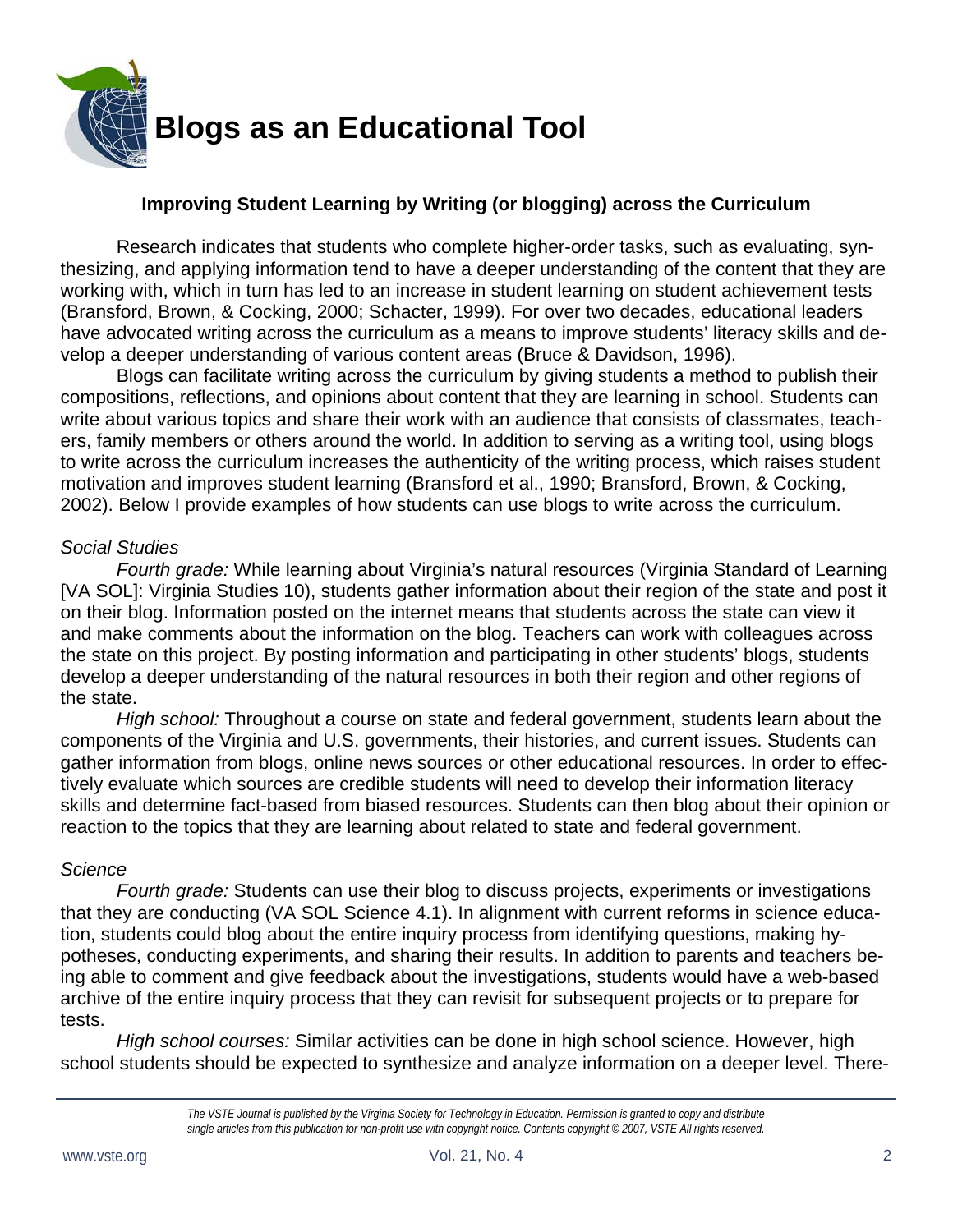

fore, science-related blogs should be more evidence-driven, in which students base their hypotheses and experimental designs on scientific theories or evidence from previous investigations. The process of writing a blog here is more for the author than the reader in order to help them form a coherent explanation about the investigation that they are doing.

#### *Language Arts*

*Upper elementary grades:* During the writing process upper elementary school students complete a near-final draft of their story and post it on their own blog (VA SOLs English 3.10, 4.7, 5.8). Middle school students in the same school district read the stories, give feedback, and help students make revisions (VA SOLs English 6.6, 7.8, 8.9). While students typically receive writing support from classmates and their teacher, the blog provided the opportunity for students to get feedback from older students, who are learning about editing and revising stories.

*Middle school:* Students can create a book review blog about books that they have read. After reading a book students can write a blog entry that summarizes and critiques the book. This process develops students reading comprehension (VA SOLs English 6.4, 7.5, 8.6) and their writing skills. Readers of this blog will benefit by gaining a better sense of each book prior to reading it.

*High school:* Blogs such as the Albany High Blog is a blog that the Times Union newspaper provided to high school students to share school-wide events and issues with parents, the community and alumni. The blog reads much like a high school newspaper online, giving high school students real-world experience writing news stories and editorials (Virginia SOLs English 9.6, 10.7, 11.7, 12.7). However, since their work is published on a blog, not a website, readers can post comments and feedback on stories that they read.

## *Mathematics*

*Elementary grades:* Students can use their blog to communicate about what they are learning in mathematics class (Communication is an emphasis for each grade of the VA SOLs in grades K-5). For example, a third grade class in Georgia posted daily on a class blog to tell their parents what they were doing in mathematics class and how it applied to the real world. As part of their daily homework, students would go home and discuss the blog with their parents. Parents also had the option of making comments on the blog about topics.

 Another mathematics-related use of blogs is a problem posting blog. In each grade level, the VA SOLs call for students to solve word problems. In this case, they are writing word problems and posting them on the blog for other students to solve. In order to create effective problems, students will have to solve them. Once the problems are posted, students that complete the problems can use the comments feature to post their answers and solution strategies that they used to complete the problem.

## **Strategies for Successful Implementation**

## *Content and purpose*

Students need to be given writing prompts or tasks that allow them to develop their higher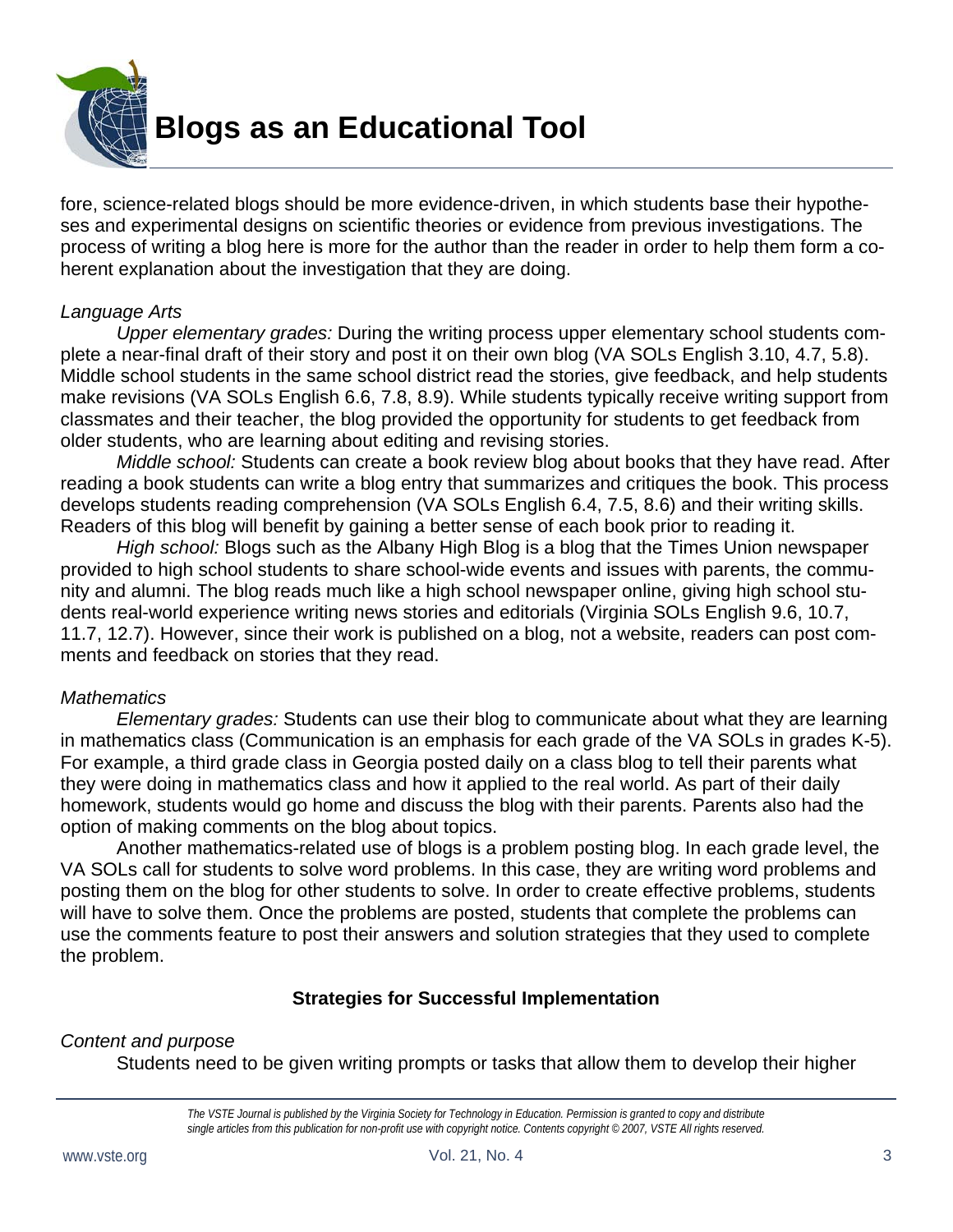

levels of thinking. Typically when students are given an open-ended task such as "write about what you learned?" students tend to simply summarize or regurgitate information. Just as in any other task, think of ways to probe students' understanding by having them synthesize, analyze and apply information.

 Teachers need to assess where the value of blogging lies; whether it is the process writing the blog, writing for an authentic audience, or participating in a web-based conversation with blogs and comments. All three purposes are valuable and can impact student learning. However, the teacher needs to clearly make sure that students know what the purposes and the objectives are, so that students are not just blogging for the sake of blogging.

## *The audience*

 As one of my undergraduate elementary education majors told me, "Blogs are just glorified word processing if there is no audience." While this seems intuitive, it is critical that teachers create an audience for students' blogs. If the blog is not going to be read by anyone, is it beneficial for students to create one?

 The audience could include parents, other students in the school, students at other schools, or another audience. Useful questions that a teacher might ask related to the audience include: What is the purpose of the blog? Who might benefit from the information on the blog? Who might be able to give valuable comments and feedback to the blog's author.

#### *Comments*

 Blogs differ from other web-based texts in that readers' can post comments to blogs that they read. The comments feature facilitates two-way communication between the blog author and readers. Authors and readers can correspond about ideas and have a dialogue that is archived on the blog. A powerful way to teach students about internet etiquette ("netiquette") is to have them read blogs and talk about what effective and useful comments look like. Teachers need to emphasize to students the need to support their statements with facts, and to be respectful while they are posting comments to other people's blogs.

 While the comments feature is very beneficial, there is the potential of spam appearing. Sometimes comments appear that are not appropriate for students. Most blog websites have features where people wishing to comment must sign-in to an account in order to post a comment. This is recommended, as it will prevent inappropriate comments appearing on the blog. Student confidentiality

 There are ongoing discussions regarding internet use about maintaining the confidentiality of students (e.g., Safekids). Blogs should never list a students' complete name or include any identifying information, such as addresses or phone numbers. Typically, teachers will register the blog with their name and contact information. This prevents anyone from discovering the identity for students.

#### *School district support*

 Blogging needs to be an endeavor that is supported by school districts. With the onset of internet-based resources, such as streaming video, blogs and bulleting boards, internet filters and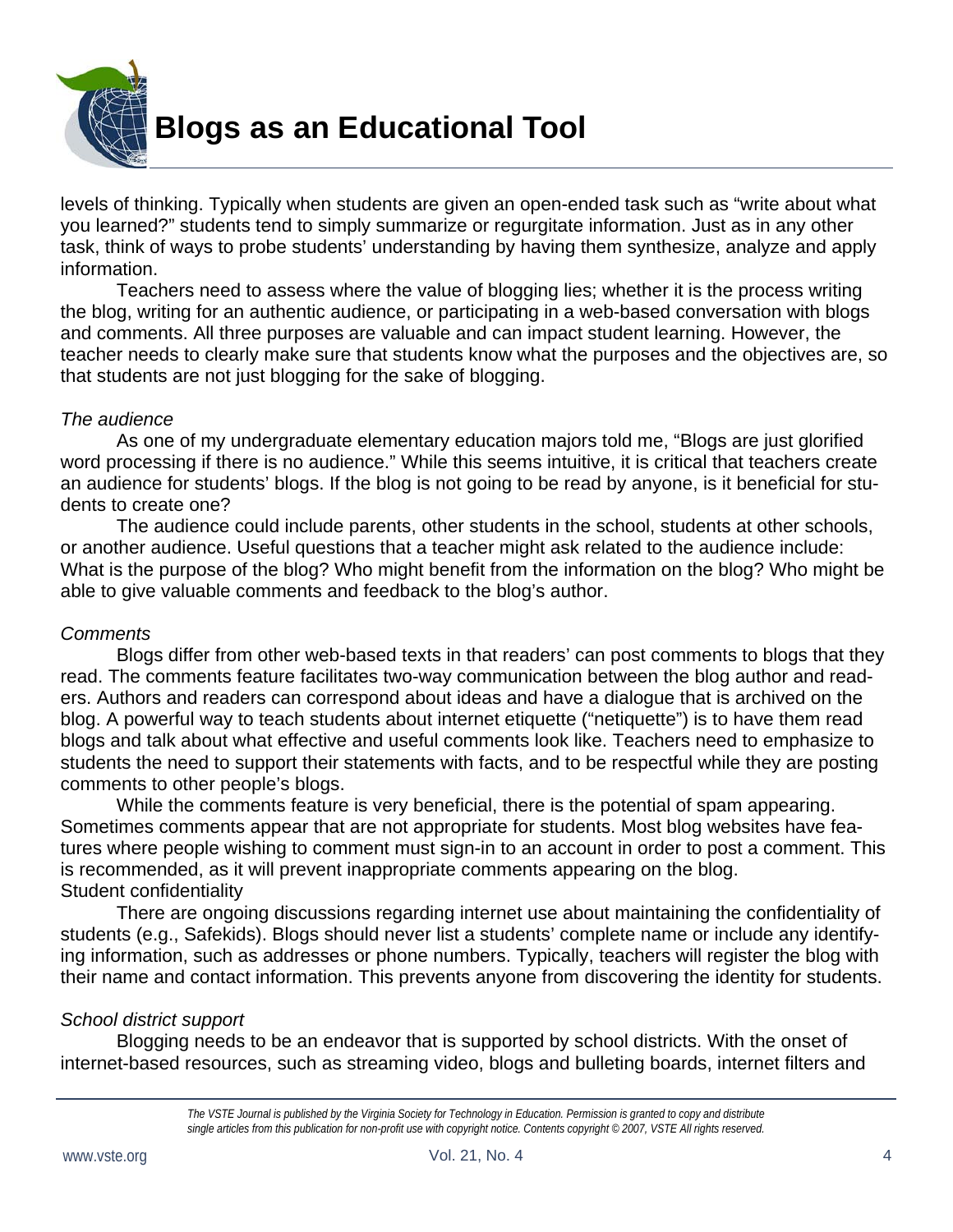

school districts often restrict access to these sites. Whether this restriction is intentional or accidental, teachers need to be proactive in explaining the purpose and benefits of blogging, and how students' learning will benefit from the experience.

#### *Conclusions and more information*

 Numerous web-based technologies, such as MySpace, Facebook, and blogs are prevalent in our students' lives. This article provides some ideas for integrating blogs into K-12 classrooms. All of the ideas presented are based on the premise of writing across the curriculum, a process that requires students to use higher-level thinking skills to synthesize, evaluate information and then apply it in a written product. The links below (which can also be accessed via the *VSTE Journal* page on del.icio.us), provide resources to help teachers get started with using blogs in their classrooms. So what are you waiting for? Blog on!

# **Article Resource Links**

# **http://del.icio.us/vstejournal/vol21\_no4**

- **Pg. 1** *MySpace:* http://www.myspace.com
- **Pg. 1** *Facebook:* http://www.facebook.com
- **Pg. 3** *Albany High Blog:* http://blogs.timesunion.com/albanyhigh/
- **Pg. 3** *Georgia 3rd Grade class:* http://www.bebo.com/Blog.jsp?MemberId=20499780
- **Pg. 4** *Online safety:* http://www.safekids.com
- **Using Weblogs in Education** | http://www.weblogg-ed.com *A website full of teachers' blogs and articles on how to use them.*
- **Blogging Across the Curriculum** | http://mywebspace.quinnipiac.edu/PHastings/bac.html *A set of resources developed by Pattie Bell Hastings at Quinnipiac University about how to integrate blogs across the curriculum.*
- **Educational Bloggers Network** | http://www.ebn.weblogger.com *A network of educational bloggers*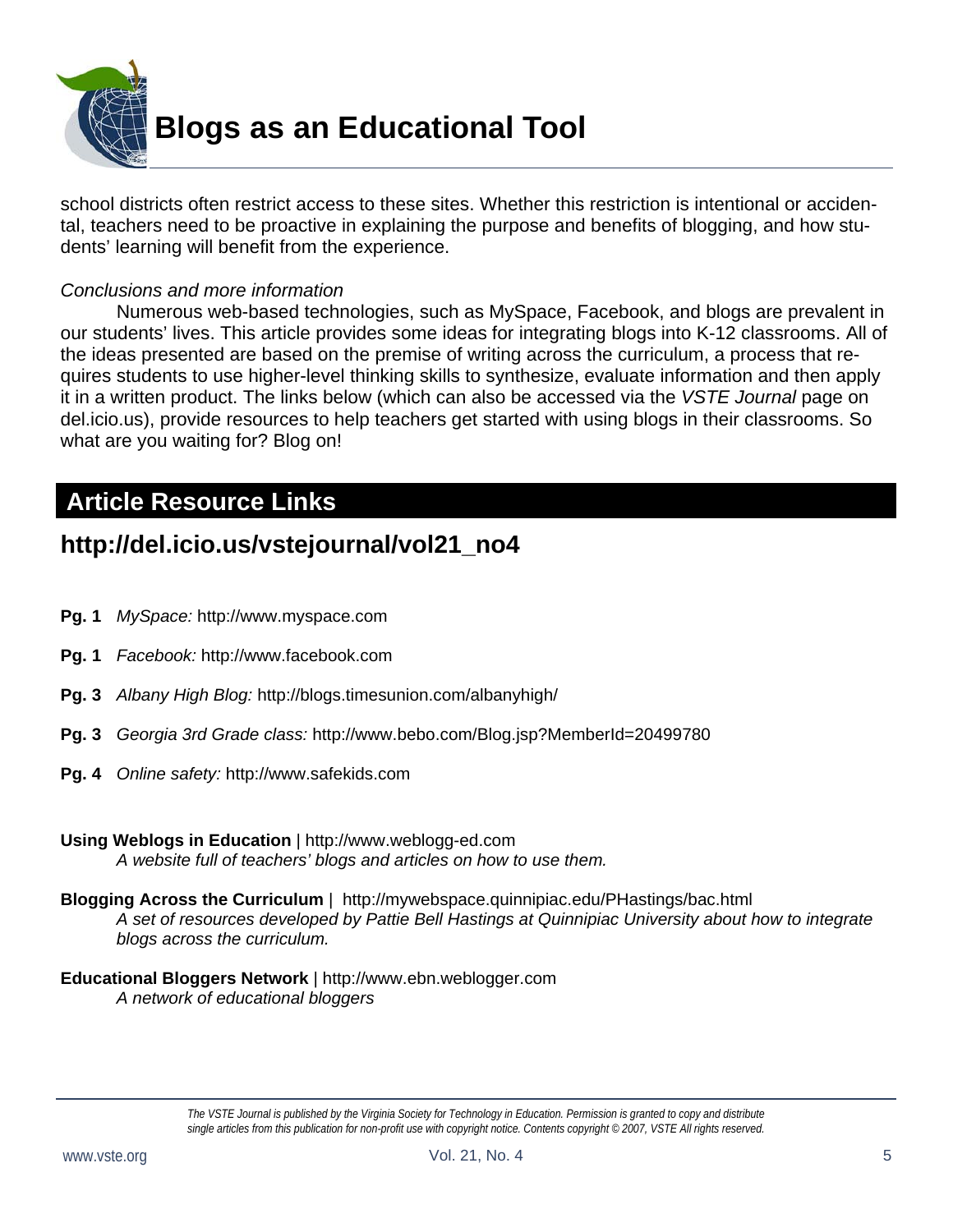

**Blogs as an Educational Tool** 

# **References**

Apple Education (2006). Elementary school students becoming podcasting pros. Retrieved online February 1, 2007, from http://www.apple.com/education/profiles/wells/

- Bartlett-Bragg, A. (2003). Blogging to learn. *The Knowledge Tree: An e-Journal of Flexible Learning in VET*. Retrieved online February 1, 2007, from http://knowledgetree.flexiblelearning.net.au/edition04/pdf/ Blogging\_to\_Learn.pdf
- Bransford, J. D., Sherwood, R. D., Hasselbring, T. S., Kinzer, C. K., & Williams, S. M. (1990). Anchored instruction: Why we need it and how technology can help. In D. Nix & R. Spiro (Eds.), *Cognition, education, and multimedia: Exploring ideas in high technology* (pp. 115-141). Hillsdale, NJ: Lawrence Erlbaum Associates.
- Bransford, J. D., Brown, A., & Cocking, R. (Eds.). (2000). *How people learn: Mind, brain, experience and school, Expanded Edition.* Washington, DC: National Academy Press.
- Bruce, B. C., & Davidson, J. (1996). An inquiry model for literacy across the curriculum. *Journal of Curriculum Studies, 28*(3), 281-300.

Colgan, C. (2005). Computer blogs: boon or bane. *The Education Digest, 71*(4), 57-62.

- Martindale, T. & Wiley, D.A. (2005). An introduction to teaching with weblogs. *Tech Trends, 49*(2), 55-61.
- Schacter, J. (1999, June). *The impact of education technology on student achievement: What the most current research has to say.* Retrieved online February 1, 2006, from http://www.mff.org/pubs/ME161.pdf.

# **About the Author**

**Dr. Drew Polly** (abpolly@email.uncc.edu) is an assistant professor in Elementary Education at the University of North Carolina at Charlotte. A former elementary school teacher in Williamsburg, VA, Drew's work focuses on researching and designing ways to better prepare teachers to integrate technology and learnercentered tasks in their classrooms.